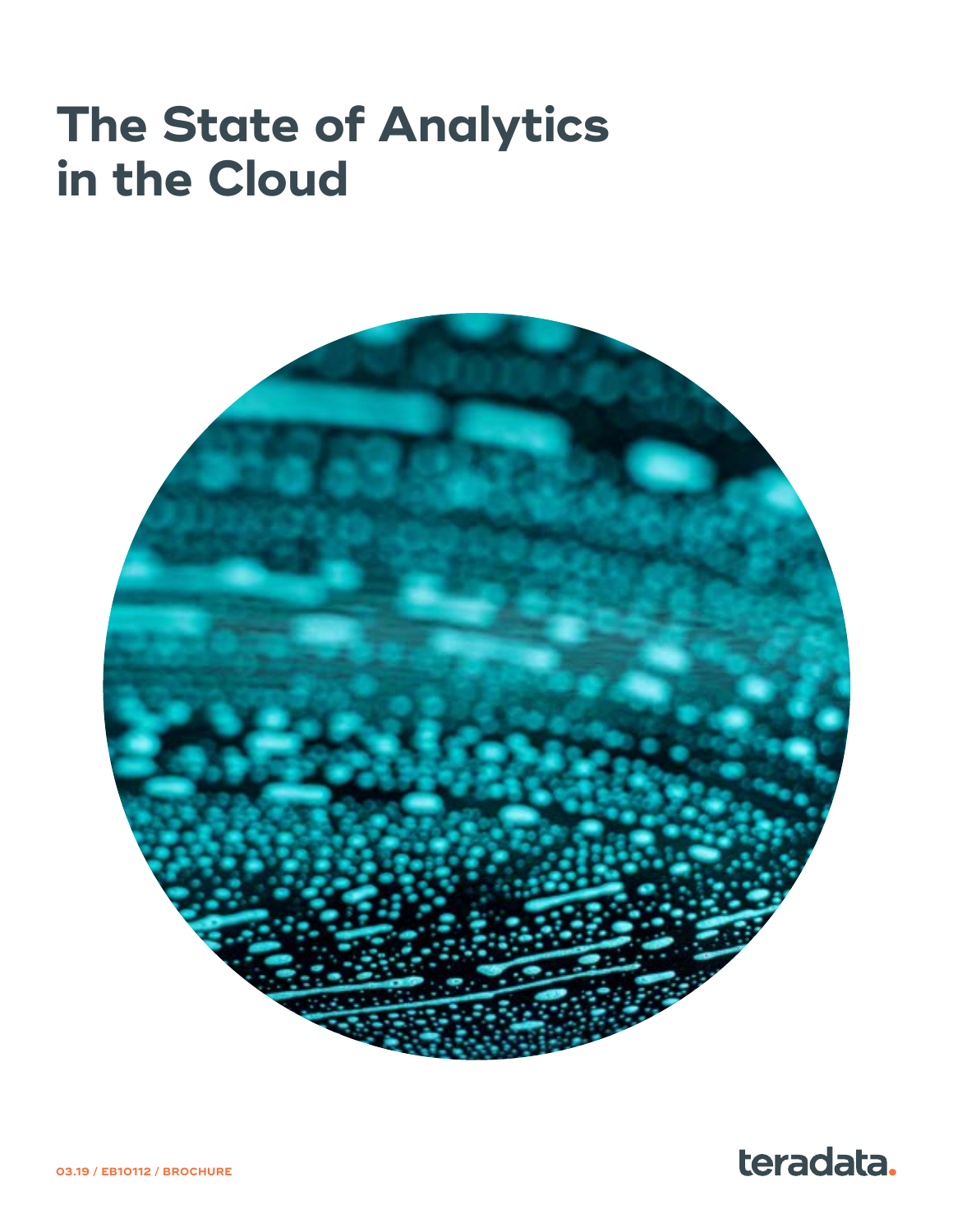### **Executive Summary**

A majority of technology leaders at large organizations find themselves at a crossroads: they believe that the cloud is the best place to run enterprise-scale analytics, but almost all of them also agree that the march toward the cloud is moving slower than it should especially among the largest companies in the world, where there are perceived challenges to performing analytics at scale.

The disparity between where these global companies are, and where they want to be, when it comes to running analytics in the cloud is a stark finding in a comprehensive survey conducted by the market research firm Vanson Bourne, on behalf of Teradata.

### **THE STUDY**

These results come from a survey titled "The State of Analytics in the Cloud" of senior technology leaders at 700 large, global organizations.



The findings show that technology leaders see clear benefits in using the cloud—including faster deployment, better insights, easier user access, cheaper maintenance, and faster innovation. About a third are currently adopting public cloud across the whole organization, while 39 percent are currently using public cloud in some areas of the organization. The industry is also maturing when it comes to its use of analytics processes and tools.

More than half are using business intelligence (BI) and one out of three are performing complex deep learning and machine learning to power artificial intelligence (AI).



**A majority of technology leaders at large organizations find themselves at a crossroads in the journey to the cloud.**

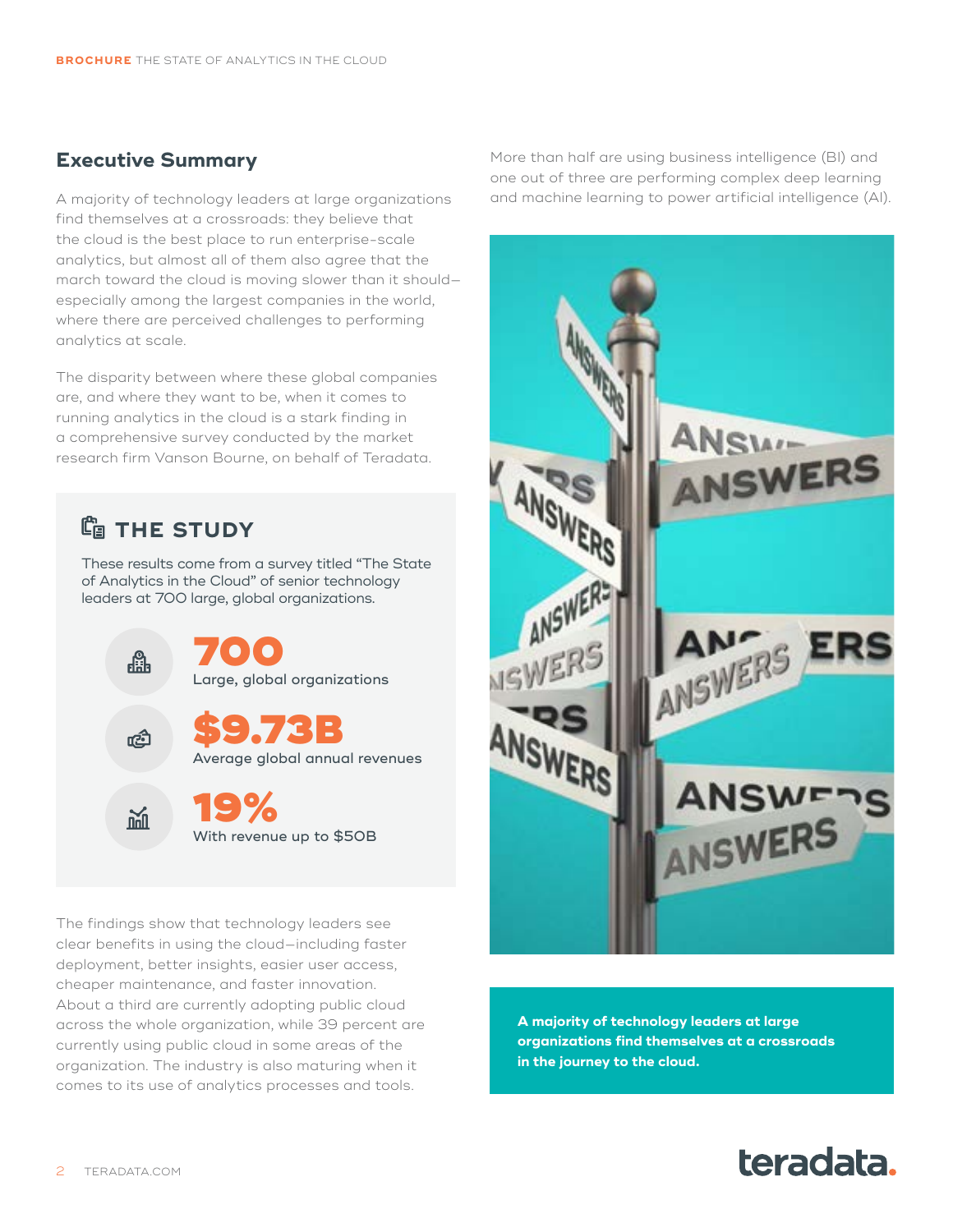Organizations are bullish on the cloud, but concerned about the slow pace of analytics adoption in the cloud.



Unfortunately, these advances haven't also resulted in similar gains for the cloud-based modern analytic environment. Although an overwhelming majority of respondents (83 percent) agreed that the cloud is the best place to run analytics—and most said they want all their analytics in the cloud by the year 2023—a staggering 91 percent also said that the move is lagging and should be faster. Nearly three quarters said that other business applications are outpacing analytics' move to the cloud.

This march to the cloud comes with barriers. The most frequently cited reasons among all companies for the delay in getting analytics into the cloud include concerns about security and low performance, at 50 percent and 49 percent of respondents, respectively.

For the largest companies with revenues more than \$10 billion, the survey found that 63 percent view immature technology as a major barrier. By contrast, only 41 percent of companies with revenues of \$250-500 million came to that conclusion.

Those weren't the only issues flagged by technology executives. About 35 percent shared doubts regarding regulatory compliance, and 32 percent cited a general lack of trust in the cloud. Other concerns include difficulty integrating cloud offerings with legacy systems (30 percent) and the lack of in-house skills (29 percent).

## **Barriers to Adoption**

50% Security concerns

Lack of trust in the cloud 30%

32%

49% Immature/Lowperforming technology

Connecting legacy systems with cloud applications

35% Regulatory compliance

29% Lack of in-house skills

Large companies view immature and low-performing technology as a barrier more than smaller companies.



**The disparity between where these global companies are and where they want to be when it comes to running analytics in the cloud is stark.**

The findings clearly show that analytics is moving to the cloud at a slower rate than other business applications and workloads. But, both the motivation and perceived value of cloud analytics are solidly understood among top executives at the world's largest companies. Fortunately, these are the very leaders who are best positioned to speed the adoption curve in the months and years to come.